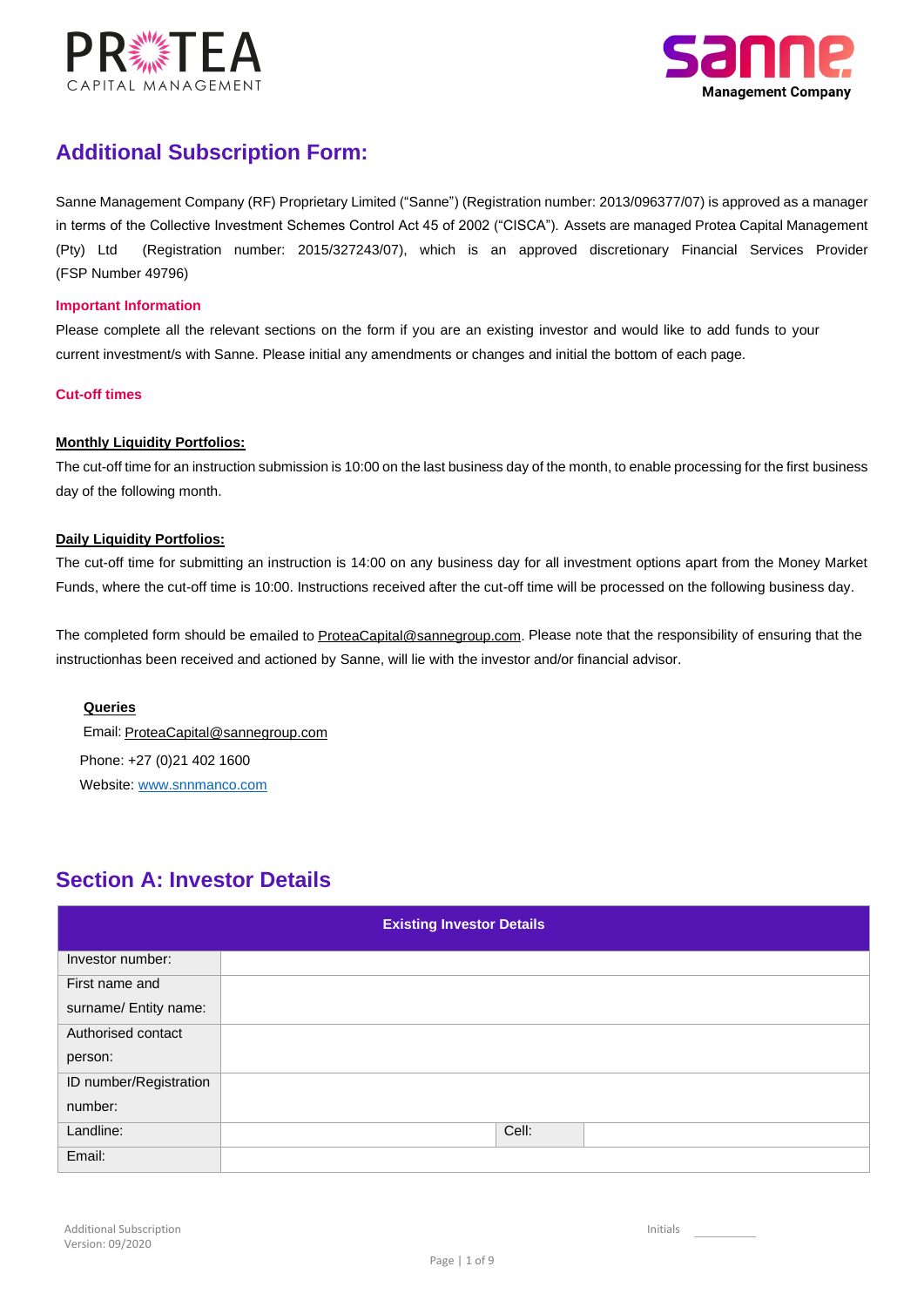



| <b>Source of Funds*</b>                                                                                    |                                                                                                                                       |                |             |  |  |  |  |
|------------------------------------------------------------------------------------------------------------|---------------------------------------------------------------------------------------------------------------------------------------|----------------|-------------|--|--|--|--|
|                                                                                                            | Source of funds for this transaction (The origin of the funds involved in a business relationship or single transaction, and includes |                |             |  |  |  |  |
| both the activity that generated the funds as well as the means through which the funds were transferred): |                                                                                                                                       |                |             |  |  |  |  |
| Salary                                                                                                     | Savings                                                                                                                               | Sale of Assets | Inheritance |  |  |  |  |
| Other (please specify):                                                                                    |                                                                                                                                       |                |             |  |  |  |  |

# **Section B: Investment Option**

|                          |              |                                                | <b>Investment Amount</b>            | <b>Income</b>       |             |  |  |  |
|--------------------------|--------------|------------------------------------------------|-------------------------------------|---------------------|-------------|--|--|--|
| <b>Name of Portfolio</b> | <b>Class</b> | <b>Monthly</b>                                 |                                     | <b>Distribution</b> |             |  |  |  |
|                          |              | <b>Recurring Subscription</b><br><b>Amount</b> | <b>Lump Sum Subscription Amount</b> | Re-<br>invest       | Pay-<br>out |  |  |  |
|                          |              | R.                                             | $\mathsf{R}$                        |                     |             |  |  |  |
|                          |              | R                                              | $\mathsf{R}$                        |                     |             |  |  |  |

Investments into a Qualified Investor Hedge Fund may only be made by investor who satisfy the following criteria:

- has demonstrable knowledge and experience in financial or business matters that enables the investor to assess the risks and merits of an investment into a hedge fund portfolio, or
- has appointed a Financial Services Provider (FSP) who has demonstrable knowledge and experience to advise the investor regarding the risks and merits of a hedge fund investment.

#### **Methods of Payment**

Electronic internet transfers may take up to two business days to appear in the bank account. Units may only be purchased upon receipt of documentation and funds into the account.

Please be advised that no cash deposits are allowed.

### **Fund Banking details**

In accordance with the requirements under the FIC Act, we do not reflect our banking details on our forms. In order to meet our obligations in this regard, we will first establish and verify your identity before we will send our banking details to you.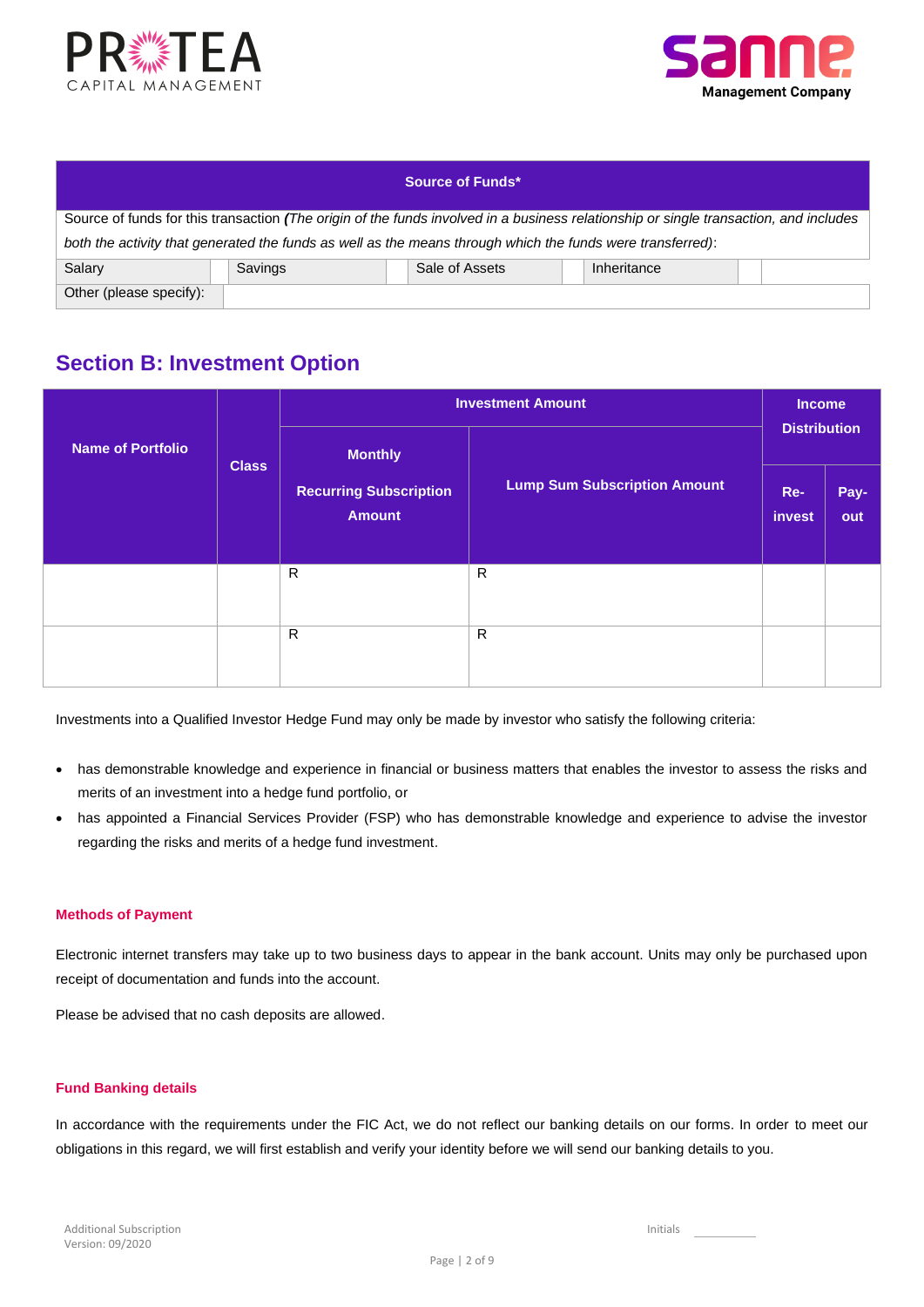



# **Section C: Financial Advisory**

Complete this section if you receive advice from a Financial Advisor

|                                |          | <b>Contact Details</b> |       |               |         |  |
|--------------------------------|----------|------------------------|-------|---------------|---------|--|
| <b>Financial Advisor:</b>      | Name:    |                        |       |               |         |  |
|                                | Surname: |                        |       |               |         |  |
| <b>Email Address</b>           |          |                        |       |               |         |  |
| Contact Number(s):             |          |                        |       |               |         |  |
| FSP Name:                      |          |                        |       |               |         |  |
| VAT Number (if applicable):    |          |                        |       |               |         |  |
| Address:                       |          |                        |       | Address Code: |         |  |
|                                |          |                        |       |               |         |  |
|                                |          |                        |       |               |         |  |
| <b>FSP Licence Number:</b>     |          | Licence Category:      | Cat I | Cat II        | Cat IIA |  |
| <b>Financial Advisor Code:</b> |          |                        |       |               |         |  |

#### **Declaration**

I, the appointed Financial Advisor for this investment application declare that:

- I am licensed to render services in respect of this product.
- I have made the disclosures required in terms of the Financial Advisory and Intermediary Services Act No. 37 of 2002 ("FAIS") and subordinated legislation thereto, to the investors.
- I have read the application form and the terms and conditions of this investment and have explained them to the investor. To the extent they apply to me, I agree to be bound by the contents of this application form.
- I confirm that the Manager is the primary accountable institution, in terms of the FIC Act and is responsible for the identification and verification of the investor and myself. This application will only be processed on completion of such identification and verification.
- I have explained all fees that relate to this investment to the investor/s and understand and accept that the investor/s may withdraw his / her authority for payment at any time, in writing.
- My personal information may be used by the Manager in the normal course of business to provide the products and services and the Manager may retain any information for purposes of investment transactions, processing and administration, and to communicate directly with me. Personal information will not be given or sold to any third parties. The Manager will disclose or report personal information if and when required to do so by law or any regulatory authority, and to our employees, or agents who require such information to carry out their duties.
- I will forward all investor documents to the investor as soon as I receive them.

| Signature of Financial         |                                      |          |  |  |
|--------------------------------|--------------------------------------|----------|--|--|
| Advisor:                       |                                      |          |  |  |
| Name of Signatory:             |                                      |          |  |  |
| Place:                         | Date:<br>  d   m   m   y   y   y   y |          |  |  |
| <b>Additional Subscription</b> |                                      | Initials |  |  |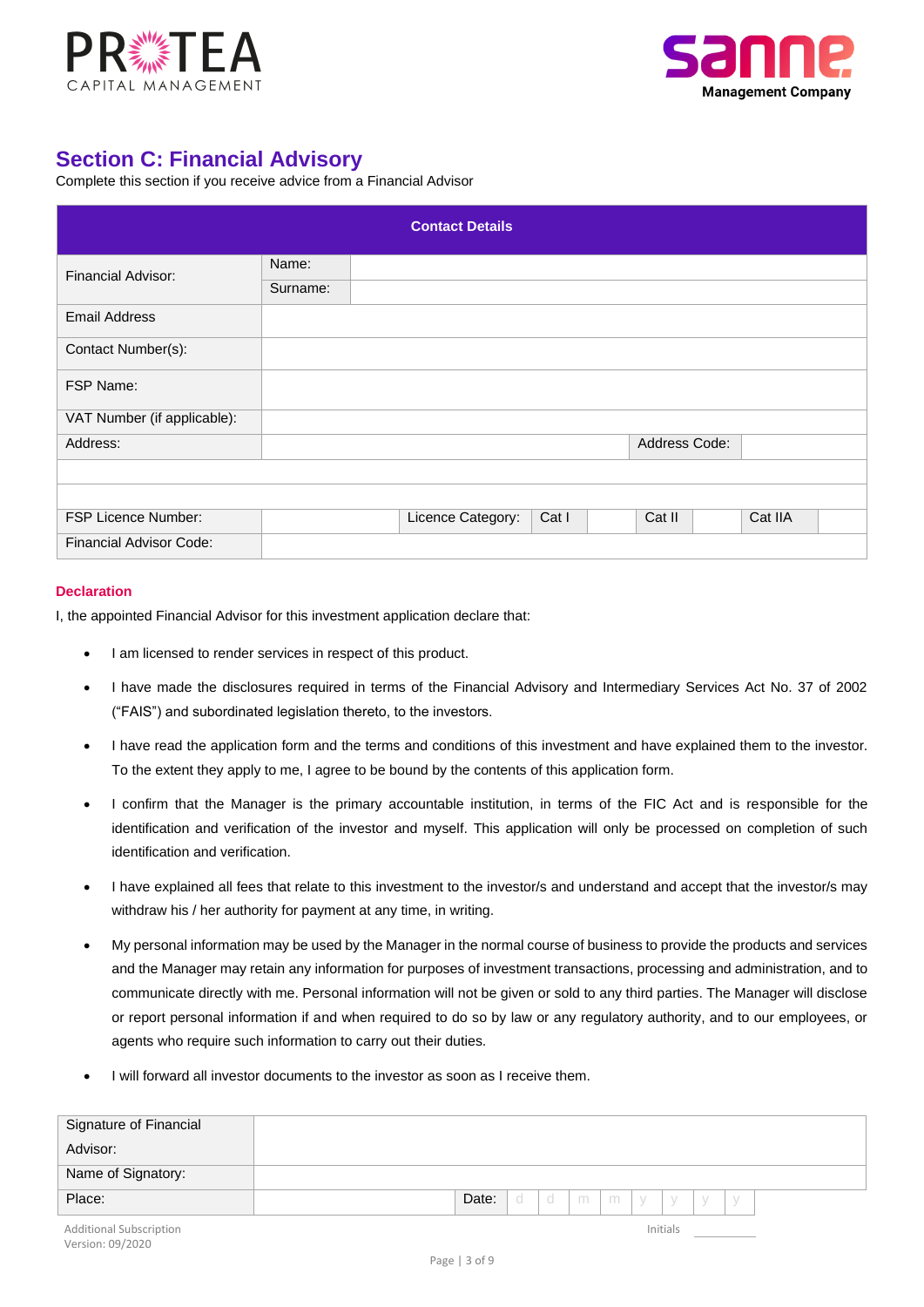



### **Financial Advisor Fees**

I hereby confirm that the Financial Advisor whose details are recorded in Section C above is my appointed Financial Advisor and I agree to the payment of the following fees:

- Initial Advice Fee: % (applied to each contribution received exclusive of VAT).
- Ongoing Advice Fee: % (per annum of the market value of the portfolio, charges by means of unit reduction and paid to the Financial Advisor monthly in arrears, exclusive of VAT).
- I may instruct Sanne to cease paying the ongoing advisor fee at any time.

Signature of the Investor or Authorised Representative:

\*Should you be investing in more than one portfolio with different fees having been agreed upon with your Advisor, please submit a signed letter detailing this, together with your application. If above fee is not completed it will default to zero.

## **Section D: Protection of Personal information**

Sanne may collect, process, disclose or use your personal information for the purpose of providing the product and/or service which you have requested in the normal course of business.

Sanne is required to process and keep investor and investor representative information to perform its obligations lawfully, fairly and competently.

Sanne will disclose or report personal information if and when required to do so by law or any regulatory authority. We may also share your personal information with our employees, agents, sub-contractors, with other entities within the Sanne group, with your adviser and/or their duly appointed agent, where directed. We will only collect information that we need for that purpose.

Sanne may share information with companies within the Sanne Group of companies and service providers with whom we have a business agreement to process such information on our behalf or to those who render services to us.

Sanne Group is an international business and located in different geographical locations. In such instances Sanne will ensure that sufficient legislation or agreements are in place for the information to remain adequately protected. You are entitled to request access to the information we have collected, processed and shared. All processing of personal information will be done in accordance with applicable laws and Sanne privacy policy.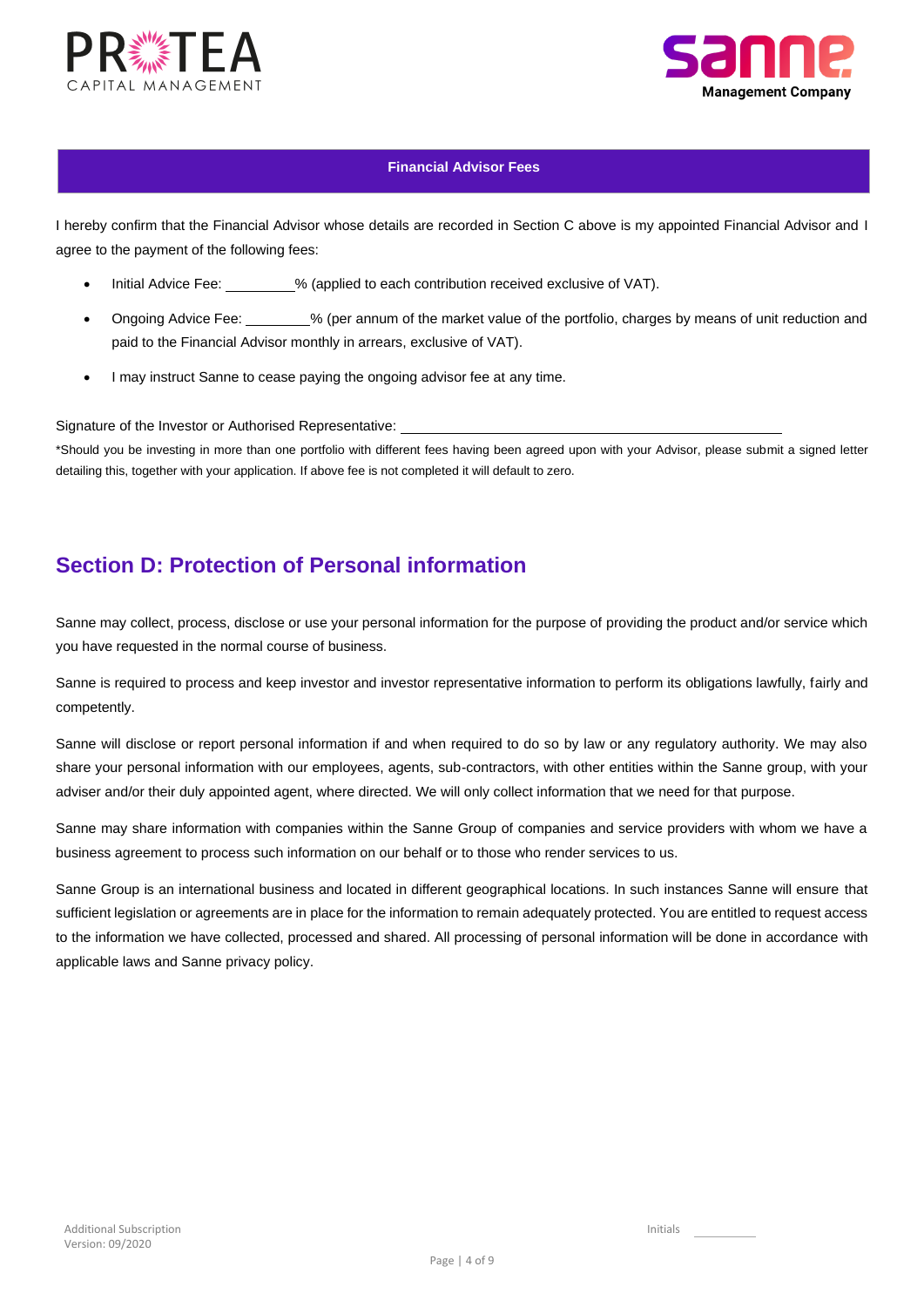



# **Section E: Term and Conditions**

- Sanne provides access to many portfolios offered by the market. Should you require any financial planning assistance, please consult your financial advisor as Sanne may not provide financial advice in respect of any investment.
- This application form together with the Main Deed and Supplemental Deed will form the legal agreement between the investor, Sanne and the asset manager. The agreement will be administered in terms of CISCA. Sanne may in its sole discretion accept or reject the investor's application form.
- The Sanne portfolios shall be priced to reflect the Net Asset Value ("NAV") prices as at the last day of the month or price for the day.
- Participatory interests are calculated on a NAV basis by determining the total market value of all assets in the portfolio, including any income accruals, less any permissible deductions from the portfolio. Participatory interests on investor statements are thus net of all fees.
- Participatory interests will be purchased and repurchased by the manager at the NAV calculated in accordance with the requirements of CISCA and the relevant deeds.
- Quarterly reports are available for download from the Sanne Website. Sanne will email monthly statements and contract notes on execution of transactions. Tax certificates are generated and distributed annually.
- Sanne may, at its discretion, close portfolios to new investors and existing investors to enable the portfolios to be managed in accordance with their mandates.
- Sanne reserves the right to terminate this contract by giving a calendar months' notice to the investor. Participatory interest shall be repurchased on the first business day of the following month after notification of termination at the ruling price of the last NAV. Any proceeds from the termination shall be paid to the investor recorded in this application form.
- For the purpose of this agreement, unless the context indicates otherwise, the singular shall include the plural and vice versa.
- Commission and incentives may be paid and if so, would be included in the overall costs.
- The responsibility of ensuring that the instruction has been received and actioned by Sanne will lie with the instructor (investor or financial advisor).
- No cash payments will be accepted, and a proof of payment must accompany all EFT payments.
- Sanne will not be liable for any damages or losses of whatsoever nature arising out of Sanne's failure to action this instruction due to occurrences beyond the control of Sanne, nor will Sanne be liable for any loss incurred due to incorrect information being supplied by the investor or his/her financial advisor.
- In certain circumstances (such as large redemptions), Sanne may employ ring-fencing, which is the separation of underlying assets in a portfolio and the delayed sale/repurchase of corresponding units. This is done to avoid prejudicing other investors through the sale of assets at weaker prices.
- Copies of verification documentation requested in this application form must be provided. Proof of payment must be provided once the due diligence has been completed and the banking details have been provided. Sanne will not be obliged to process this application form until it has received the verification documentation and Sanne will not be liable for any loss or damage of whatsoever nature arising from the inability of Sanne to process this application form due to the fact that the requirements of the FICA have not been complied with.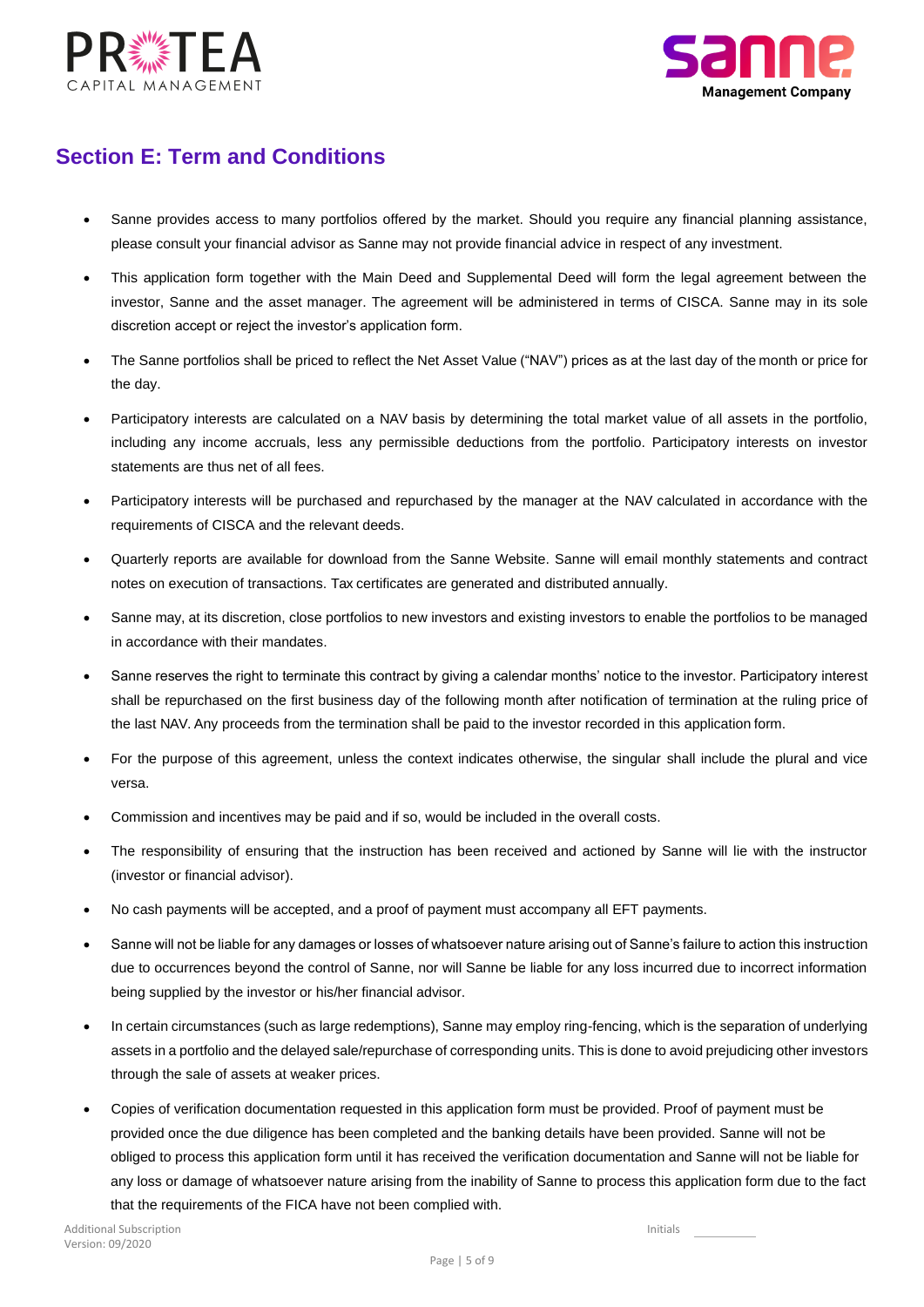



• The investor indemnifies and holds Sanne harmless against any loss or damage which the investor may suffer as a result of any commission or omission by Sanne, which is a result of an obligation imposed on Sanne by FICA. Deposits awaiting allocation may earn interest in line with the Sanne's Section 104 Bank Account Interest Policy. Sanne reserves the right to recoup the bank charges charged on the section 104 bank account from the interest earned in line with Sanne's Section 104 Interest Policy.

## **Section F: Investor Declaration**

- I have read and fully understood all the pages of this application form and agree to be bound by the provisions of this application form.
- I warrant that the information contained herein is true and correct, and that if this application form is signed in a representative capacity, I have the necessary authority to do so and that this transaction is within my powers.
- I am aware of the charges and fees, the total expense ratio, investment objectives, risk factors and income distributions applicable to my investment as set out in this form and in other documentation provided to me.
- I am acting for my own account and that I have made my decision to enter into the investment and as to whether the investment is appropriate for me independently, based upon my own judgment, and upon advice from such advisors as I may deem necessary.
- I declare that I am are not relying on any communication from Sanne, whether written, oral or implied as investment advice or as a recommendation to enter into the investment.
- I confirm that all funds invested with Sanne are not the proceeds of unlawful activities and that I have not contravened any anti-money laundering and tax legislation. I have complied with and will continue to comply with all relevant legislation, including but not limited to FICA and the Income Tax Act.
- I have read and understood the terms and conditions.
- I understand that Sanne will only be able to process investments on receipt of funds into the appropriate bank account, proof of deposit, and all relevant FICA documentation.
- I will notify Sanne immediately if my tax residency or FATCA or equivalent classification changes in the future.
- I accept full responsibility for informing Sanne of any changes in current identification information provided (e.g. change of address, surname change, contact, banking details etc.) on the prescribed form.
- I acknowledge that Sanne will not be held liable for delays or losses incurred due to incomplete or inaccurate information on the application forms or insufficient or incorrect submission of FICA information. I also acknowledge that Sanne will not be held liable for delays or losses incurred due to delays caused by the financial advisor.
- I acknowledge that the responsibility in ensuring my instruction has been received and actioned by Sanne lies with me.
- Sanne will not be responsible for any failure, malfunction, or delay of any networks, electronic or mechanical device or any other form of communication used in the submission, acceptance and processing of applications and/or transactions. Sanne will not be liable to make good or compensate any investor or third party for any damages, losses, claims or expenses resulting there from.
- I acknowledge the transaction cut off times set out herein and agree to comply with such cut off times.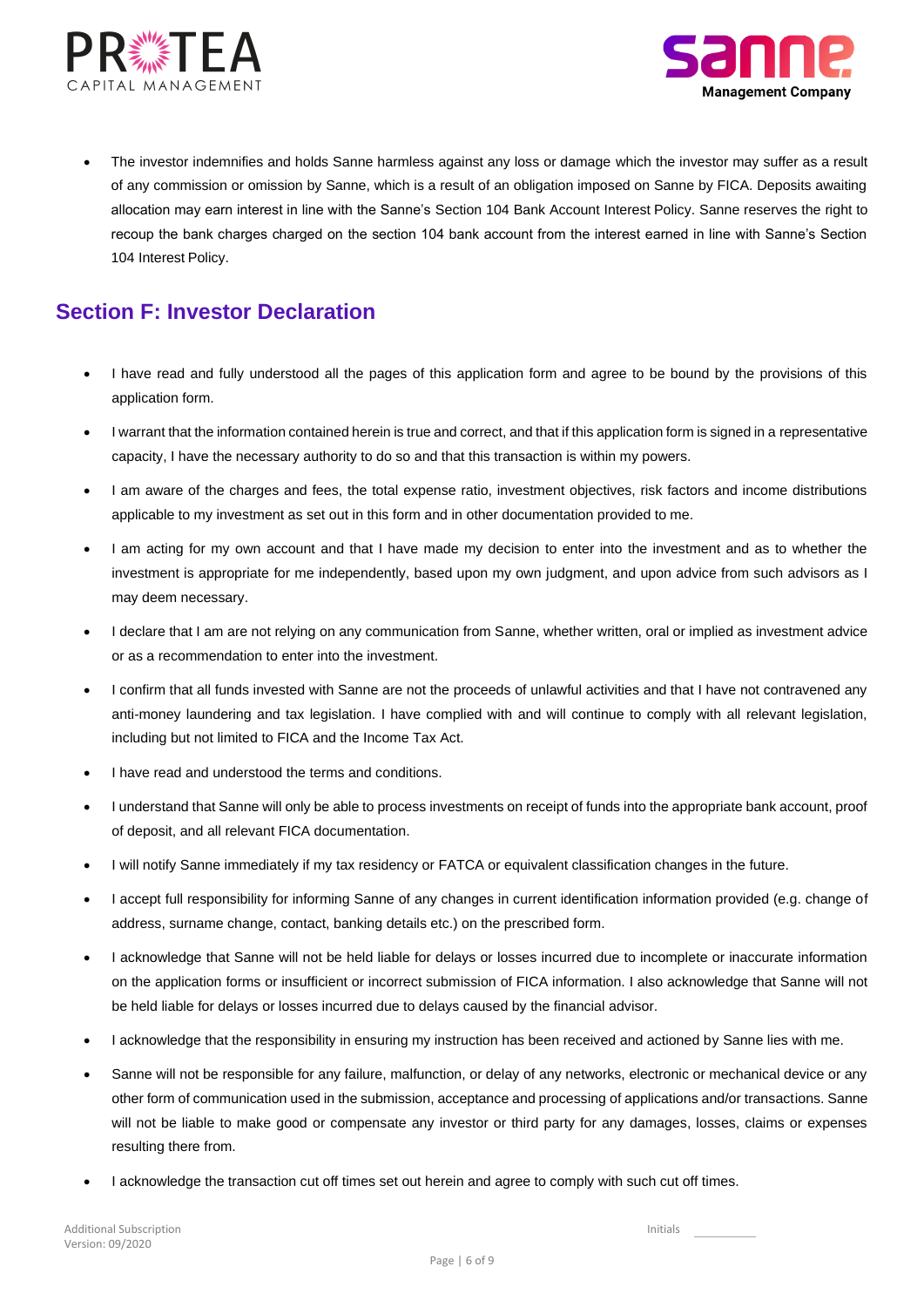



- I confirm that Sanne may accept instructions from my financial advisor or any authorised third party who has been appointed and authorised by me in writing.
- I authorise Sanne to accept and act upon instructions by facsimile or e-mail and hereby waive any claim that I have against Sanne and indemnify Sanne against any loss incurred as a result of Sanne receiving and acting on such communication or instruction.
- I acknowledge and give consent that any personal information may be used by Sanne in the normal course of business to provide the products and services and Sanne may retain any information for purposes of investment transactions, processing and administration and to communicate directly with me. Personal information will not be given or sold to any third parties. Sanne will disclose or report personal information if and when required to do so by law or any regulatory authority, and to Sanne's employees (if relevant), or agents who require such information to carry out their duties.
- I acknowledge by investing in the fund/s included in this application form that my information may be shared with both Sanne, Co-named/Hosting Investment managers and for any regulatory purposes.
- I have read, received, noted and understood the following information:
	- o that I meet the requirements to qualify as a Qualified Investor, if applicable;
	- o the Minimum Disclosure Document (MDD);
	- o the Effective Annual Cost (EAC)
	- o Risk factors.
- I consider myself to be, or to be closely related or associated with, a Domestic Prominent Influential Person or a Foreign Prominent Public Official. A Prominent Influential Person is someone who has been entrusted with a prominent public function such e.g. Heads of State or Government, Senior Politicians, Senior Government Officials, Important political party officials, Senior executives of State-Owned corporations etc.

| Yes<br>No                         |  |
|-----------------------------------|--|
| If 'Yes,' please provide details: |  |

| Authorised Signature: |       |     |    |   |   |   |           |             |     |  |
|-----------------------|-------|-----|----|---|---|---|-----------|-------------|-----|--|
| Name of Signatory:    |       |     |    |   |   |   |           |             |     |  |
| Capacity:             | Date: | - d | d  | m | m | V | $\sqrt{}$ | $\sqrt{}$   | У   |  |
| Authorised Signature: |       |     |    |   |   |   |           |             |     |  |
| Name of Signatory:    |       |     |    |   |   |   |           |             |     |  |
| Capacity:             | Date: | d   | -d | m | m | y | y         | $\setminus$ | - V |  |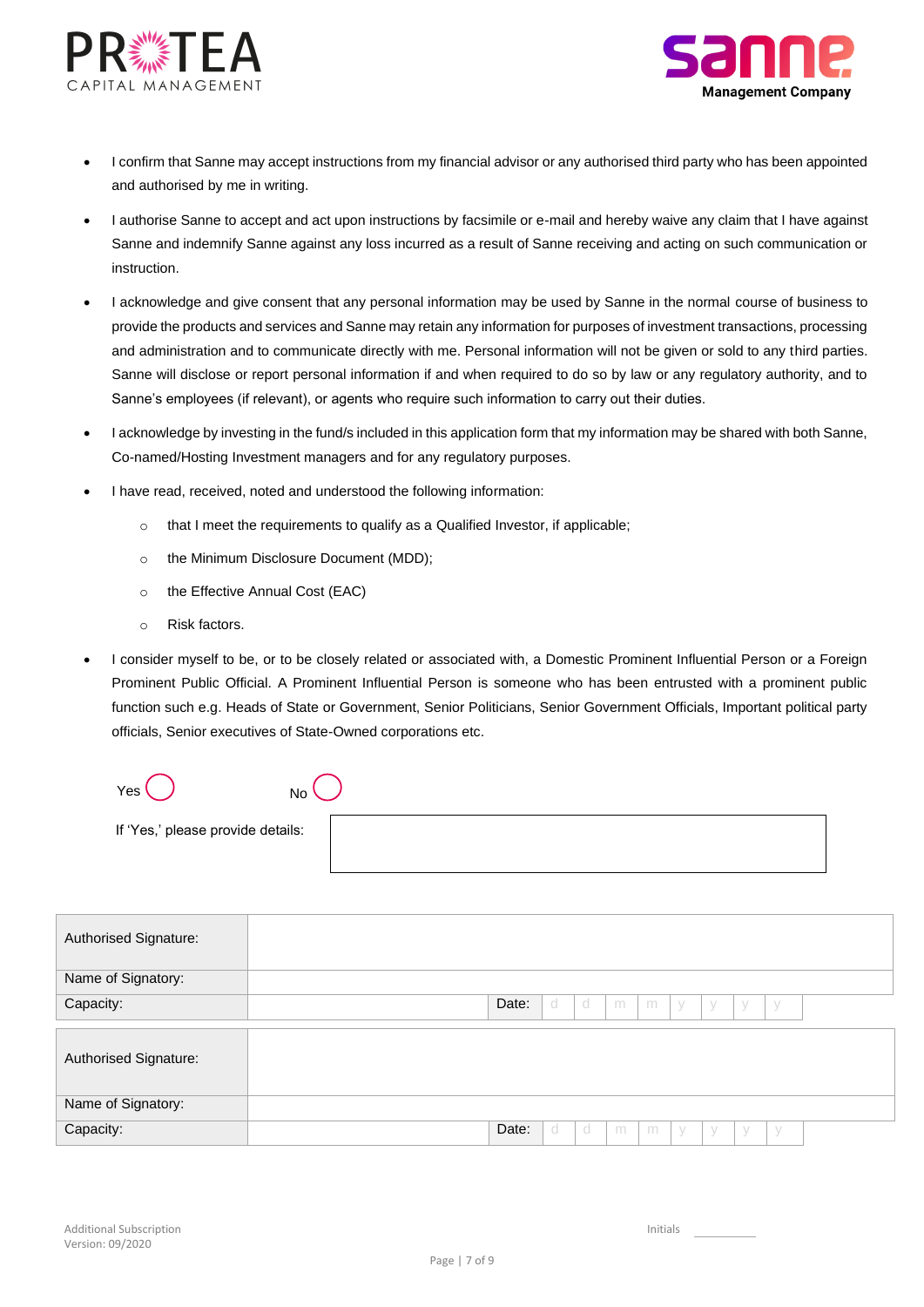



# **Section G: Mandatory Disclosure**

Collective Investment Schemes are generally medium to long-term investments. The value of participatory interests (units) or the investment may go down as well as up. Past performance is not necessarily a guide to future performance. Collective investment schemes are traded at ruling prices and can engage in borrowing and scrip lending (i.e. borrowing and lending of assets). The manager does not provide any guarantee, either with respect to the capital or the return of a portfolio. Different classes of participatory interests apply to these portfolios and are subject to different fees and charges. A schedule of fees, charges and maximum commissions, as well as a detailed description of how performance fees are calculated and applied, is available on request from Sanne.

Sanne does not provide any guarantee in respect of the capital or the return of the portfolio. Excessive withdrawals from the portfolio may place the portfolio under liquidity pressure and in such circumstances, a process of ring-fencing of withdrawal instructions and managed pay-outs over time may be followed. Commission and incentives may be paid, and if so, are included in the overall costs. The value of an investment is dependent on numerous factors which may include, but not limited to, share price fluctuations, interest and exchange rates and other economic factors. Where funds are invested in off-shore assets, performance is further affected by uncertainties such as potential constraints on liquidity and the repatriation of funds, macroeconomic risks, political risks, foreign exchange risks, tax risks, settlement risks and potential limitations on the availability of market information. Prices are published in accordance with the valuation frequency of the portfolio, on our website and local media. Additional information, including Key Investor Information Document, Minimum Disclosure Document, as well as other information relating to the portfolio is available, free of charge, on request from Sanne. The Manager ensures fair treatment of investors by not offering preferential fee or liquidity terms to any investor within the same strategy. The Manager of the CIS may, at its discretion, close the fund/s you have chosen to new investors and to additional investments by existing investors to make sure that it is managed in accordance with its mandate. A money market fund is not a bank deposit account and aims to maintain a constant price of 100 cents per participatory interest in such scheme. A Feeder fund may only invest in a single portfolio of a CIS which levy its own charges that could result in a higher fee structure for these funds. Foreign securities including foreign CISs may be included in underlying CIS portfolios. As a result, those CIS portfolios may face material risks. The volatility of the CIS may be higher and the liquidity of the underlying securities comprising the applicable portfolio of the CIS may be restricted due to relative market sizes and market conditions. The CIS's ability to settle securities and to repatriate investment income, capital or the proceeds of sales of securities may be adversely affected for multiple reasons including market conditions, macro-economic and political circumstances. A fund of funds is a portfolio that invests in portfolios of collective investment schemes (unit trusts) that levy their own charges, which could result in a higher fee structure for the fund of funds.

087 736 1732. management services.Rand Merchant Bank Trustee is the appointed trustee and can be contacted on: Management (Pty) Ltd is an authorised Financial Services Provider (FSP Number 49796) under the FAIS Act to render investment Investment Scheme Control Act no. 45 of 2002 ("CISCA"). Sanne retains full legal responsibility for the portfolio.Protea Capital Sanne is registered and approved by the Financial Sector Conduct Authority ("the Authority") under the Collective